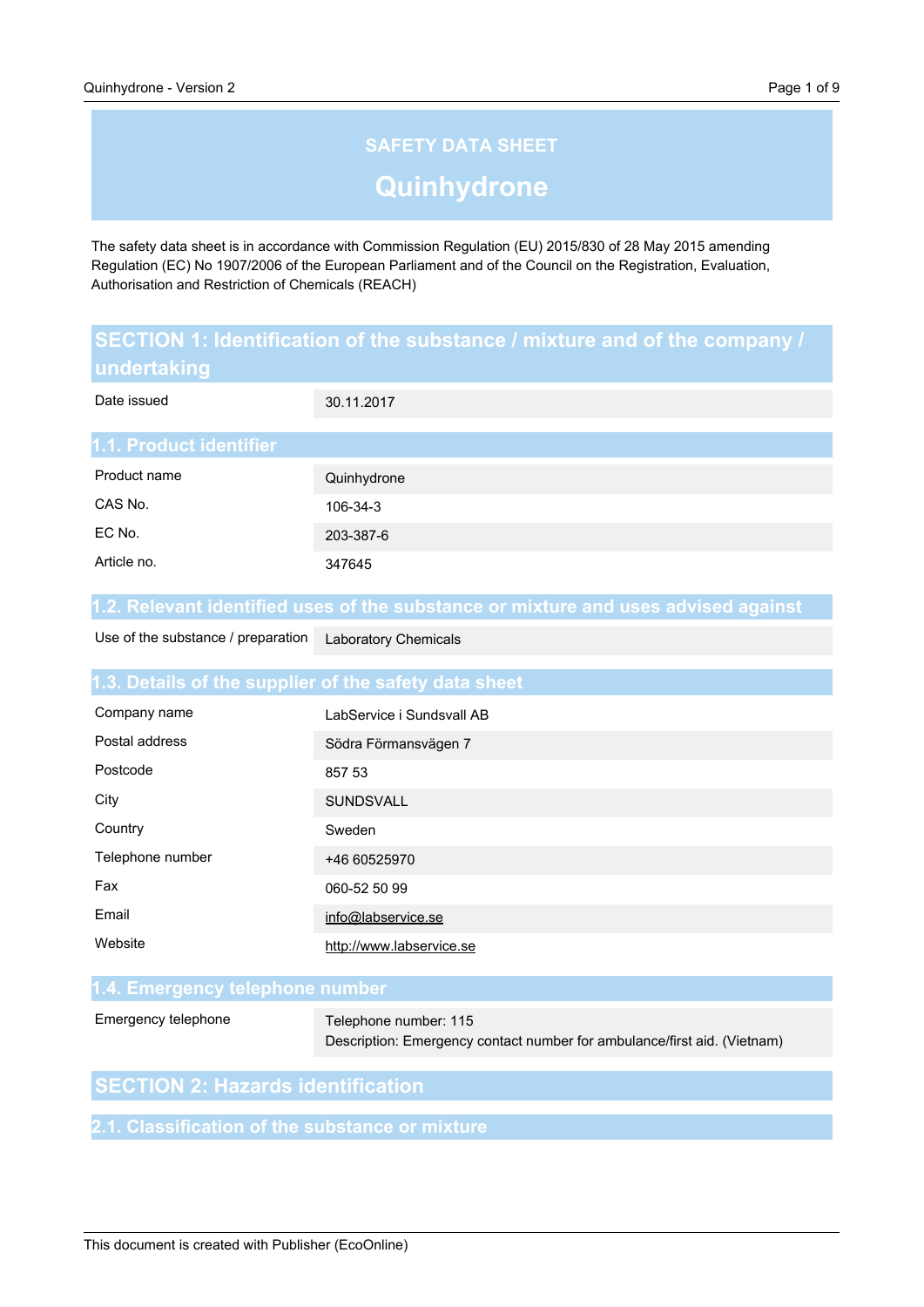| Classification according to<br>Regulation (EC) No 1272/2008<br><b>ICLP / GHSI</b> | Acute tox. 3: H301  |
|-----------------------------------------------------------------------------------|---------------------|
|                                                                                   | Skin Irrit. 2; H315 |
|                                                                                   | Eye Irrit. 2; H319  |

STOT SE 3; H335

#### **2.2. Label elements**

| <b>Hazard pictograms (CLP)</b> |                                                                                                                                                                                                                                                                                                                                                                                                                                                                                                                                                                                                                                 |
|--------------------------------|---------------------------------------------------------------------------------------------------------------------------------------------------------------------------------------------------------------------------------------------------------------------------------------------------------------------------------------------------------------------------------------------------------------------------------------------------------------------------------------------------------------------------------------------------------------------------------------------------------------------------------|
|                                |                                                                                                                                                                                                                                                                                                                                                                                                                                                                                                                                                                                                                                 |
| Signal word                    | Danger                                                                                                                                                                                                                                                                                                                                                                                                                                                                                                                                                                                                                          |
| Hazard statements              | H301 Toxic if swallowed.<br>H315 Causes skin irritation.<br>H319 Causes serious eye irritation.<br>H335 May cause respiratory irritation.                                                                                                                                                                                                                                                                                                                                                                                                                                                                                       |
| Precautionary statements       | P270 Do not eat, drink or smoke when using this product.<br>P280 Wear protective gloves / protective clothing / eye protection / face<br>protection.<br>P301+P310 IF SWALLOWED: Immediately call a POISON CENTER or doctor /<br>physician.<br>P302+P352 IF ON SKIN: Wash with plenty of soap and water.<br>P304+P340 IF INHALED: Remove person to fresh air and keep comfortable for<br>breathing.<br>P305+P351+P338 IF IN EYES: Rinse cautiously with water for several minutes.<br>Remove contact lenses, if present and easy to do. Continue rinsing.<br>P312 Call a POISON CENTER or doctor / physician if you feel unwell. |

#### **2.3. Other hazards**

PBT / vPvB

The substance does not meet the criteria for PBT or vPvB.

## **SECTION 3: Composition / information on ingredients**

| 3.1. Substances    |                                        |                                                                                    |               |              |
|--------------------|----------------------------------------|------------------------------------------------------------------------------------|---------------|--------------|
| Substance          | <b>Identification</b>                  | <b>Classification</b>                                                              | Contents      | <b>Notes</b> |
| Quinhydrone        | CAS No.: 106-34-3<br>EC No.: 203-387-6 | Acute tox. 3; H301<br>Skin Irrit. 2: H315<br>Eye Irrit. 2; H319<br>STOT SE 3; H335 | $95 - 100 \%$ |              |
| Substance comments |                                        | The full text for all hazard statements is displayed in section 16.                |               |              |

## **SECTION 4: First aid measures**

#### **4.1. Description of first aid measures**

#### Inhalation

Remove victim to fresh air and keep at rest in a position comfortable for breathing. Call a POISON CENTER or doctor/physician if you feel unwell.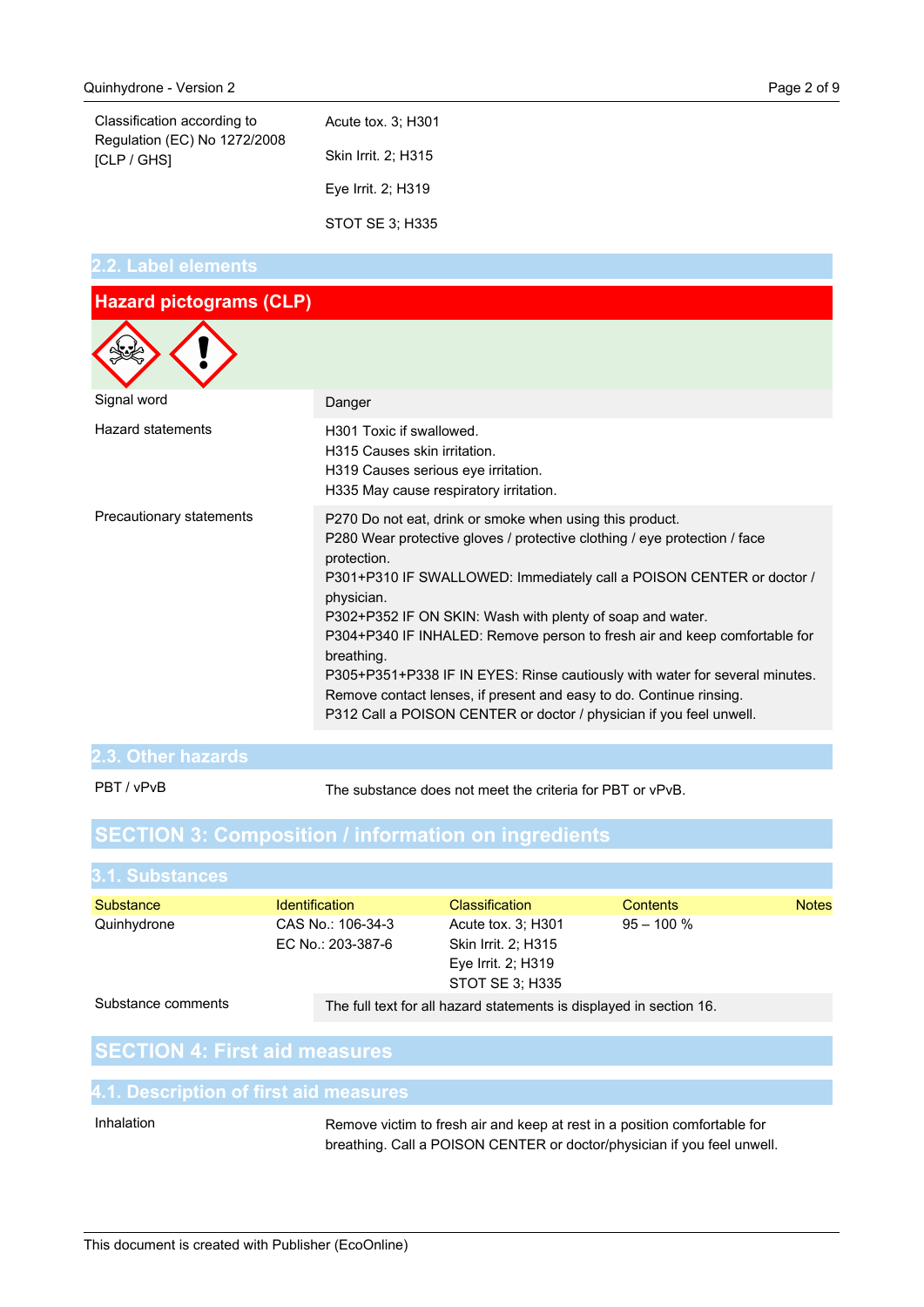| Skin contact                                  | Wash skin with soap and water. Get medical advice/attention if you feel unwell.                                    |
|-----------------------------------------------|--------------------------------------------------------------------------------------------------------------------|
| Eye contact                                   | Promptly wash eyes with plenty of water while lifting the eye lids. Get medical                                    |
|                                               | advice/attention if you feel unwell.                                                                               |
| Ingestion                                     | Get immediate medical advice/attention.                                                                            |
|                                               | 4.2. Most important symptoms and effects, both acute and delayed                                                   |
| Acute symptoms and effects                    | The product is toxic if swallowed. The product is irritating in contact with skin and<br>eyes and / or inhalation. |
|                                               | 4.3. Indication of any immediate medical attention and special treatment needed                                    |
| Medical treatment                             | Not known.                                                                                                         |
| <b>SECTION 5: Firefighting measures</b>       |                                                                                                                    |
| 5.1. Extinguishing media                      |                                                                                                                    |
| Suitable extinguishing media                  | Choose extinguishing media depending on surrounding fire. This product is not<br>flammable.                        |
|                                               | 5.2. Special hazards arising from the substance or mixture                                                         |
| Fire and explosion hazards                    | This product is not flammable.                                                                                     |
| Hazardous combustion products                 | In case of fire, toxic fumes / gases may form. In case of fire, irritant vapors /<br>gases may form.               |
| <b>5.3. Advice for firefighters</b>           |                                                                                                                    |
| Personal protective equipment                 | Use personal protective equipment as required.                                                                     |
| Fire fighting procedures                      | Fight fire with normal precautions from a reasonable distance. No specific fire<br>fighting procedure given.       |
| <b>SECTION 6: Accidental release measures</b> |                                                                                                                    |
|                                               | 6.1. Personal precautions, protective equipment and emergency procedures                                           |
| Personal protection measures                  | Look out! The product is poisonous. Avoid inhalation of dust. Avoid contact with<br>skin and eyes.                 |
| <b>6.2. Environmental precautions</b>         |                                                                                                                    |
| Environmental precautionary<br>measures       | Prevent entry into drains.                                                                                         |
|                                               | 6.3. Methods and material for containment and cleaning up                                                          |
| Clean up                                      | Collect spillage. Dispose of in accordance with local regulations.                                                 |

## **6.4. Reference to other sections**

Other instructions

For personal protection, see section 8 For waste, see Section 13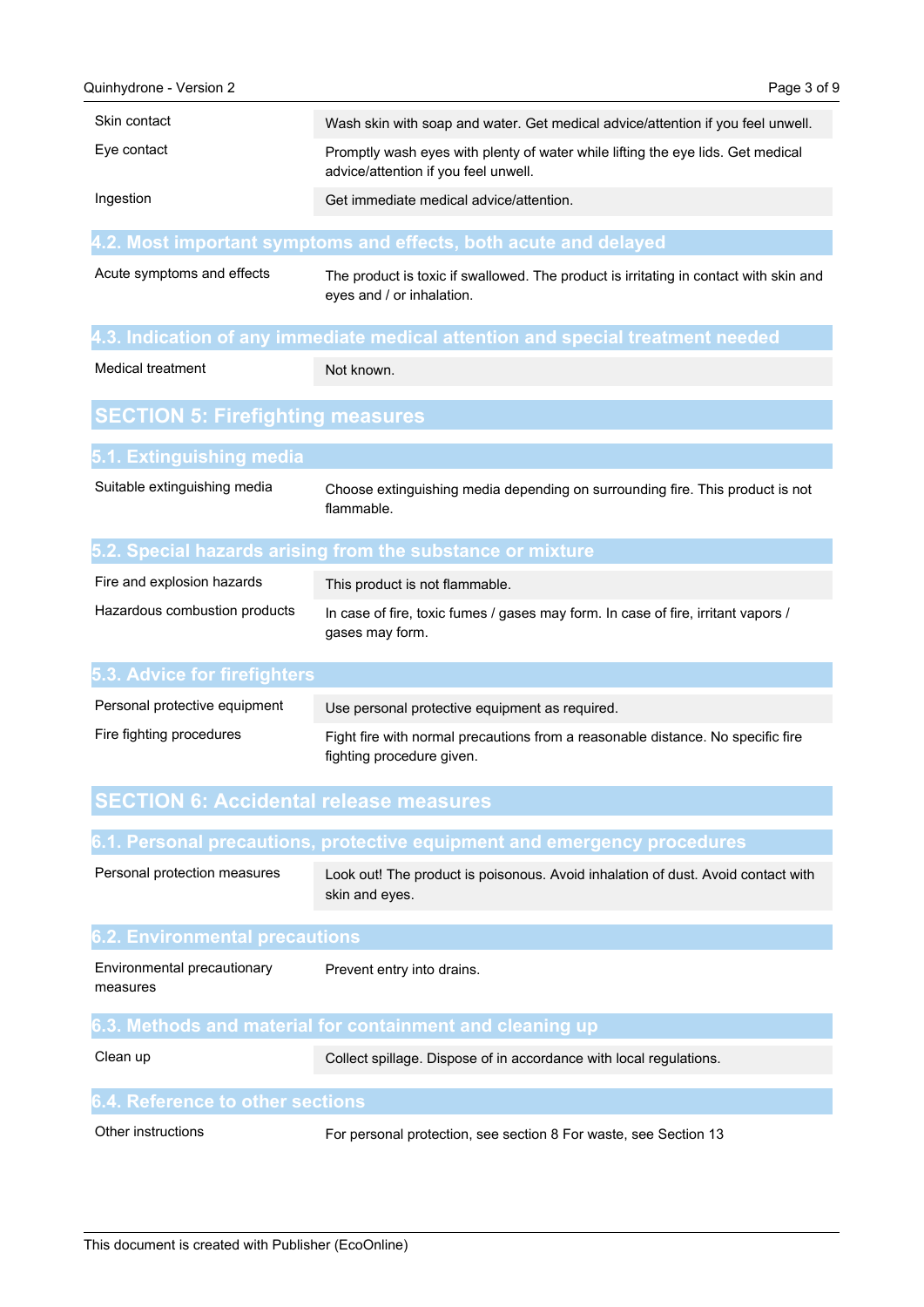## **SECTION 7: Handling and storage**

#### **7.1. Precautions for safe handling**

#### Handling

Work practice should minimize contact. Observe good chemical hygiene practices. Container must be kept tightly closed. Mechanical ventilation or local exhaust ventilation may be required. Eye wash facilities and emergency shower must be available when handling this product. Wash hands before breaks and before smoking, eating or drinking. Avoid spilling, skin and eye contact.

#### **Protective safety measures**

| Protective safety measures                           | Avoid inhalation of dust. Avoid contact with skin and eyes. |
|------------------------------------------------------|-------------------------------------------------------------|
| Preventititye measures to protect<br>the environment | Prevent discharge into sewage and environment.              |
|                                                      |                                                             |

#### **7.2. Conditions for safe storage, including any incompatibilities**

| Storage                  | Keep container tightly closed. Store in a well-ventilated place. Keep cool. Toxic<br>storage. |
|--------------------------|-----------------------------------------------------------------------------------------------|
| Conditions to avoid      | Do not allow contact with air. Protect from sunlight.                                         |
|                          |                                                                                               |
| 7.3. Specific end use(s) |                                                                                               |

#### Recommendations

Do not handle until all safety precautions have been read and understood.

## **SECTION 8: Exposure controls / personal protection**

#### **8.1. Control parameters**

Contains no substances with occupational exposure limits. Other Information about threshold limit values

#### **8.2. Exposure controls**



#### **Precautionary measures to prevent exposure**

| Instruction on measures to prevent<br>exposure | Wash hands before breaks, before using the toilet and after finishing work.<br>Use protective equipment listed below when using this product. |
|------------------------------------------------|-----------------------------------------------------------------------------------------------------------------------------------------------|
| Technical measures to prevent<br>exposure      | Work in fume cupboard.                                                                                                                        |
|                                                |                                                                                                                                               |
| Eye / face protection                          |                                                                                                                                               |
|                                                |                                                                                                                                               |

Suitable eye protection

Wear approved chemical safety goggles where eye exposure is reasonably probable.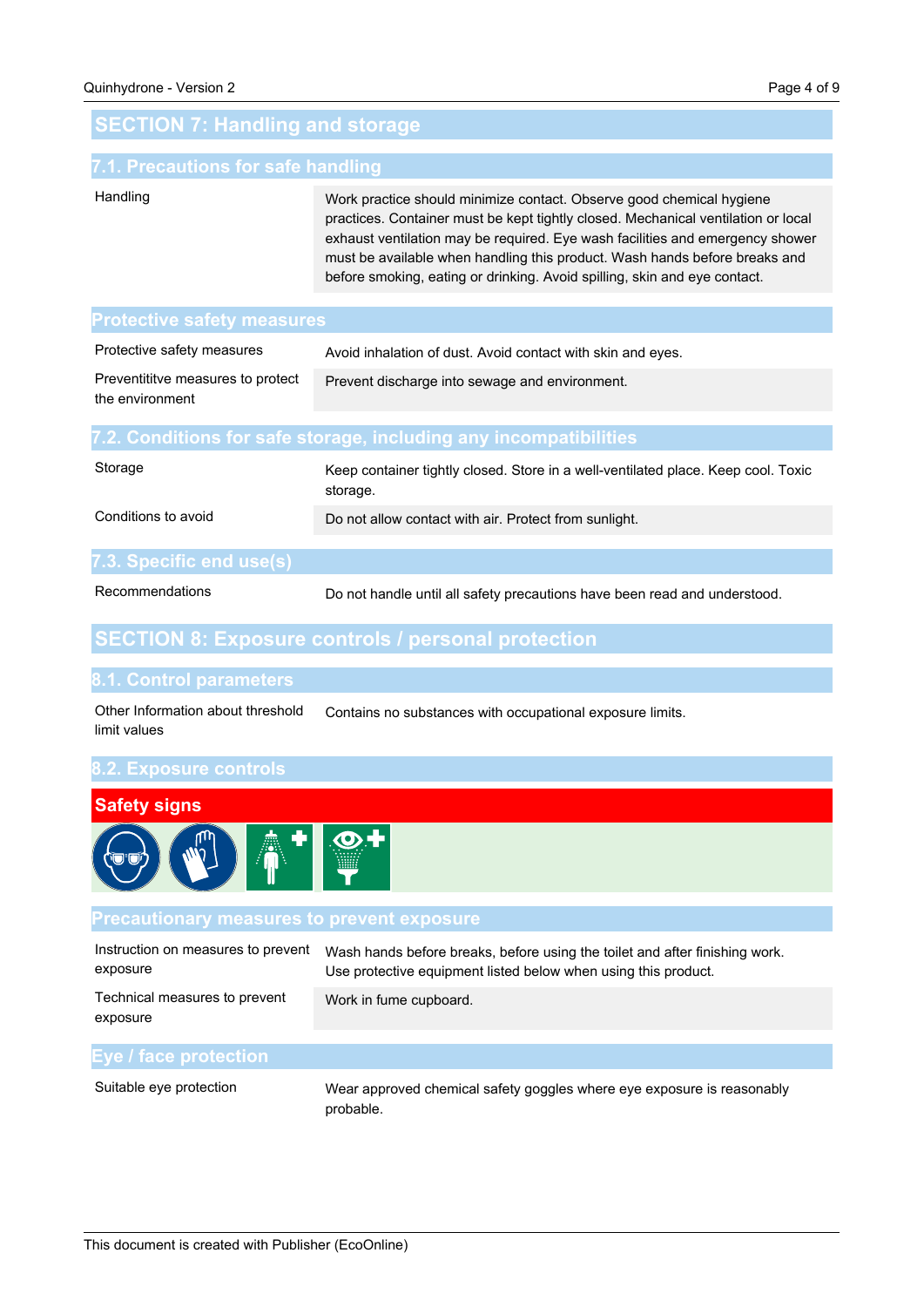| <b>Hand protection</b>           |                                                                                                                                            |
|----------------------------------|--------------------------------------------------------------------------------------------------------------------------------------------|
| Suitable materials               | Gloves of nitrile rubber, PVA or Viton are recommended.                                                                                    |
| Hand protection, comments        | Protective gloves should be used if there is a risk of direct contact or splash.                                                           |
| <b>Skin protection</b>           |                                                                                                                                            |
| Skin protection remark           | In case of skin contact, suitable protective clothing should be used.                                                                      |
| <b>Respiratory protection</b>    |                                                                                                                                            |
| Respiratory protection, comments | In case of inadequate ventilation wear respiratory protection.                                                                             |
| Hygiene / environmental          |                                                                                                                                            |
| Specific hygiene measures        | No specific hygiene procedures noted, but good personal hygiene practices are<br>always advisable, especially when working with chemicals. |
|                                  |                                                                                                                                            |

### **Appropriate environmental exposure control**

Environmental exposure controls

Prevent discharge into sewers.

## **SECTION 9: Physical and chemical properties**

## **9.1. Information on basic physical and chemical properties**

| Physical state                             | Solid Powder, dust.                                 |
|--------------------------------------------|-----------------------------------------------------|
| Colour                                     | Dark green                                          |
| Odour                                      | Data lacking.                                       |
| Odour limit                                | Comments: Data lacking.                             |
| pH                                         | Comments: Data lacking.                             |
| Melting point / melting range              | Value: 167 - 172 °C                                 |
| Boiling point / boiling range              | Comments: Data lacking.                             |
| Flash point                                | Comments: Data lacking.                             |
| Vapour pressure                            | Value: 7,6 kPa                                      |
| Vapour density                             | Comments: Data lacking.                             |
| Density                                    | Value: 1,4 g/cm <sup>3</sup>                        |
| Solubility                                 | Medium: Water<br>Value: 4 g/l<br>Temperature: 20 °C |
| Partition coefficient: n-octanol/<br>water | Comments: Data lacking.                             |
| Auto-ignition temperature                  | Comments: Data lacking.                             |
| Decomposition temperature                  | Comments: Data lacking.                             |
| Viscosity                                  | Comments: Data lacking.                             |
| Oxidising properties                       | Data lacking.                                       |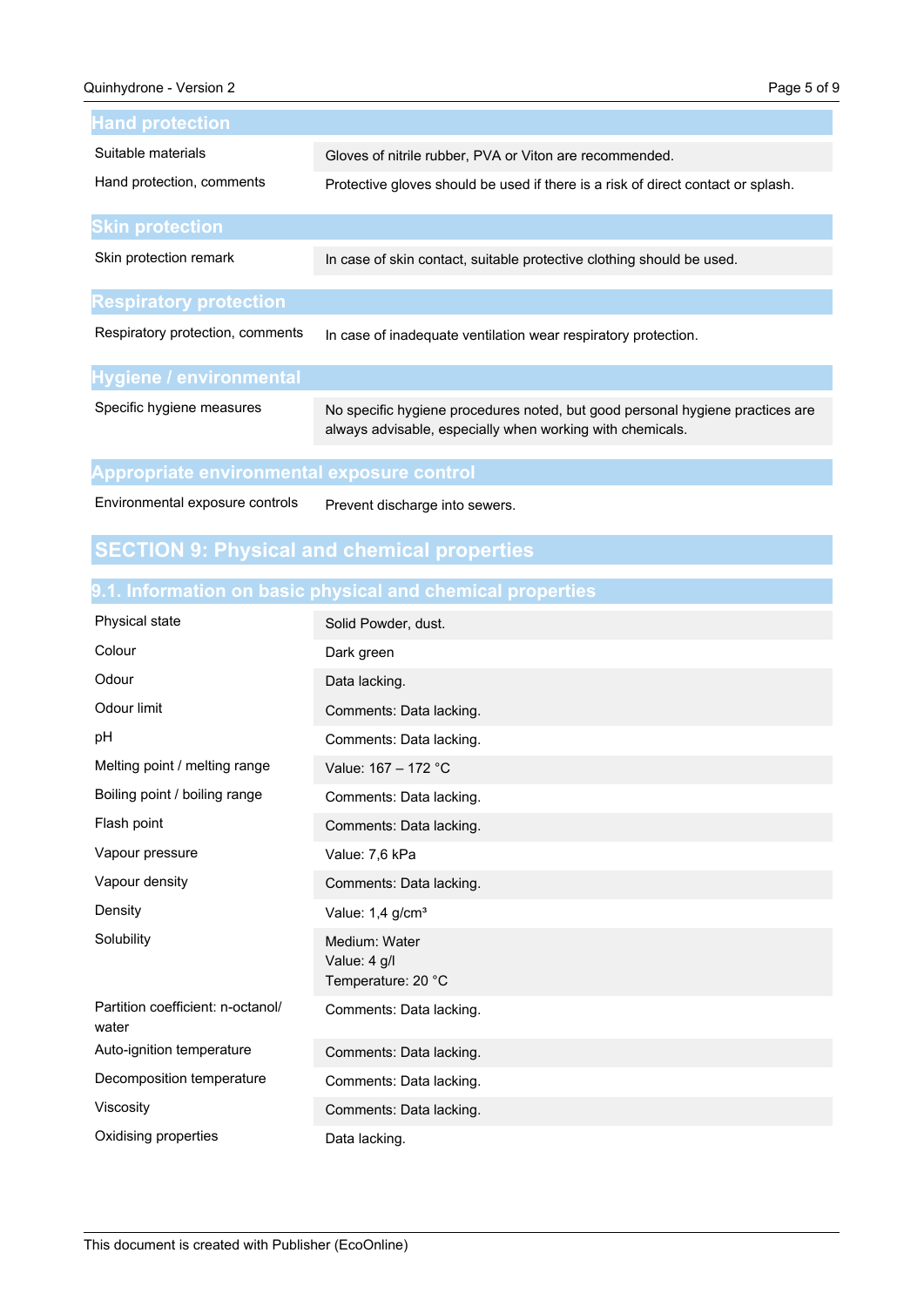| 9.2. Other information                        |                                                                                                                                                          |  |
|-----------------------------------------------|----------------------------------------------------------------------------------------------------------------------------------------------------------|--|
| <b>Other physical and chemical properties</b> |                                                                                                                                                          |  |
| Physical and chemical properties              | Data lacking.                                                                                                                                            |  |
| <b>SECTION 10: Stability and reactivity</b>   |                                                                                                                                                          |  |
| 10.1. Reactivity                              |                                                                                                                                                          |  |
| Reactivity                                    | There are no known conditions that are likely to result in a hazardous situation.<br>There are no known reactivity hazards associated with this product. |  |
| 10.2. Chemical stability                      |                                                                                                                                                          |  |
| Stability                                     | Stable under the prescribed storage conditions. Do not allow contact with air.<br>Protect from sunlight.                                                 |  |
| 10.3. Possibility of hazardous reactions      |                                                                                                                                                          |  |
| Possibility of hazardous reactions            | No recommendation given.                                                                                                                                 |  |
| <b>10.4. Conditions to avoid</b>              |                                                                                                                                                          |  |
| Conditions to avoid                           | Keep cool. Protect from sunlight. Do not allow contact with air.                                                                                         |  |
| 10.5. Incompatible materials                  |                                                                                                                                                          |  |
| Materials to avoid                            | No recommendation given.                                                                                                                                 |  |
| 10.6. Hazardous decomposition products        |                                                                                                                                                          |  |
| Hazardous decomposition<br>products           | None under normal conditions.                                                                                                                            |  |
| <b>SECTION 11: Toxicological information</b>  |                                                                                                                                                          |  |
| 11.1. Information on toxicological effects    |                                                                                                                                                          |  |
| Substance                                     | Quinhydrone                                                                                                                                              |  |
| Acute toxicity                                | <b>Type of toxicity: Acute</b><br>Effect tested: LD50<br>Route of exposure: Oral<br>Value: 225 mg/kg bw<br>Animal test species: Rat                      |  |
| Other information regarding health hazards    |                                                                                                                                                          |  |
| Inhalation                                    | Inhalation can lead to respiratory tract irritation.                                                                                                     |  |
| Skin contact                                  | Irritates the skin                                                                                                                                       |  |
| Eye contact                                   | Causes serious eye irritation.                                                                                                                           |  |
| Ingestion                                     | Toxic if swallowed.                                                                                                                                      |  |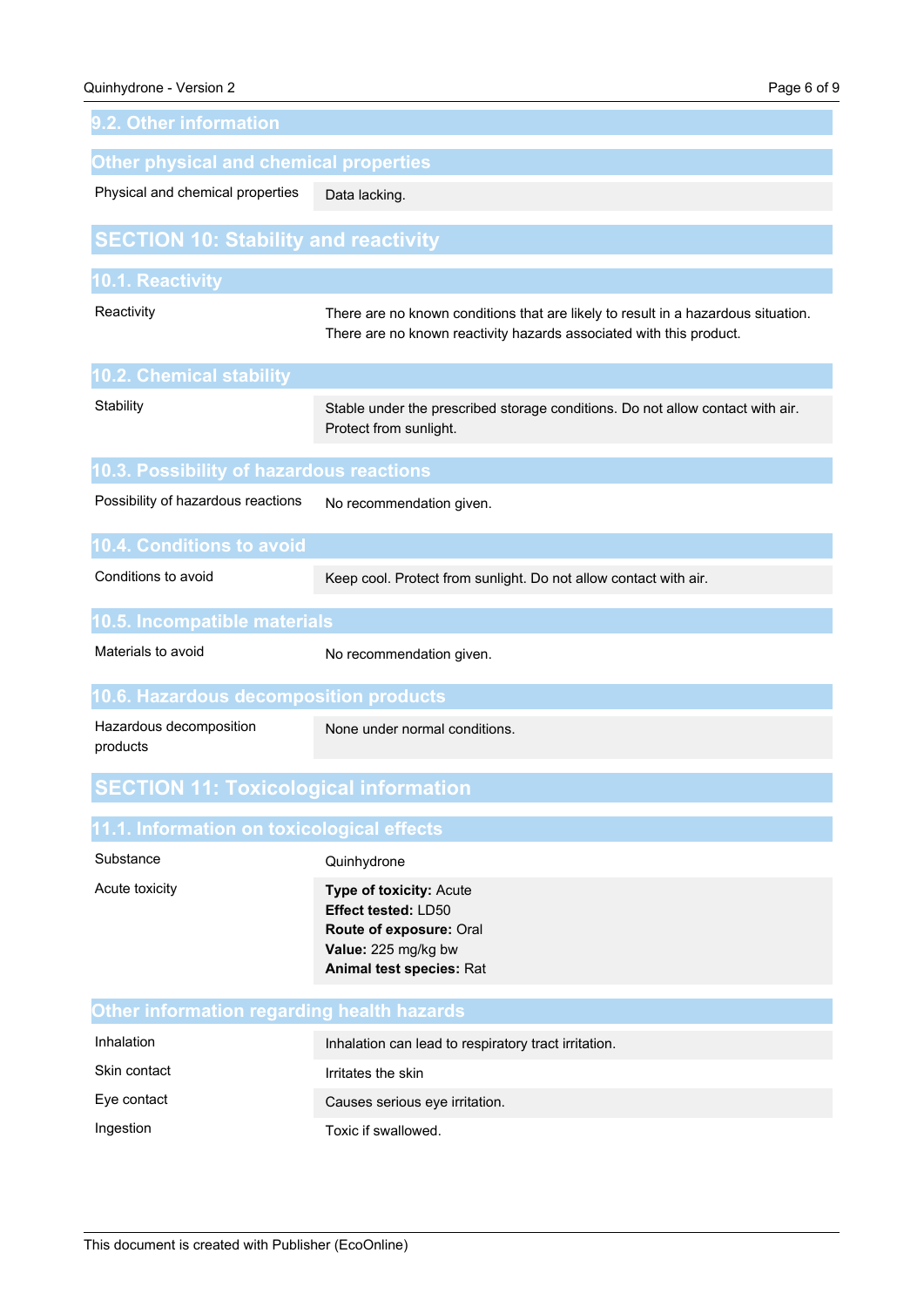| Quinhydrone - Version 2            |                                                            | Page 7 of 9 |
|------------------------------------|------------------------------------------------------------|-------------|
| Sensitisation                      | No known chronic or acute health risks.                    |             |
| Mutagenicity                       | No known chronic or acute health risks.                    |             |
| Carcinogenicity, other information | This substance has no evidence of carcinogenic properties. |             |
| Reproductive toxicity              | No known chronic or acute health risks.                    |             |

## **SECTION 12: Ecological information**

## **12.1. Toxicity**

| 12.2. Persistence and degradability        |                                                                             |
|--------------------------------------------|-----------------------------------------------------------------------------|
| Persistence and degradability,<br>comments | There are no data on the degradability of this product.                     |
| 12.3. Bioaccumulative potential            |                                                                             |
| Bioaccumulative potential                  | The product does not contain any substances expected to be bioaccumulating. |
| 12.4. Mobility in soil                     |                                                                             |
| Mobility                                   | No information.                                                             |
| 12.5. Results of PBT and vPvB assessment   |                                                                             |
|                                            |                                                                             |

vPvB evaluation results

The ingredients in the mixture does not meet the criteria for PBT or vPvB.

#### **12.6. Other adverse effects**

None known. Other adverse effects, comments

## **SECTION 13: Disposal considerations**

| Specify the appropriate methods<br>of disposal | Confirm disposal procedures with environmental engineer and local requiations.                                                                                                     |
|------------------------------------------------|------------------------------------------------------------------------------------------------------------------------------------------------------------------------------------|
| EWC waste code                                 | EWC waste code: 160506 laboratory chemicals, consisting of or containing<br>dangerous substances, including mixtures of laboratory chemicals<br>Classified as hazardous waste: Yes |
| EWL packing                                    | EWC waste code: 150110 packaging containing residues of or contaminated by<br>dangerous substances<br>Classified as hazardous waste: Yes                                           |

## **SECTION 14: Transport information**

| Dangerous goods | Yes  |
|-----------------|------|
| 14.1. UN number |      |
| ADR/RID/ADN     | 2811 |
| <b>IMDG</b>     | 2811 |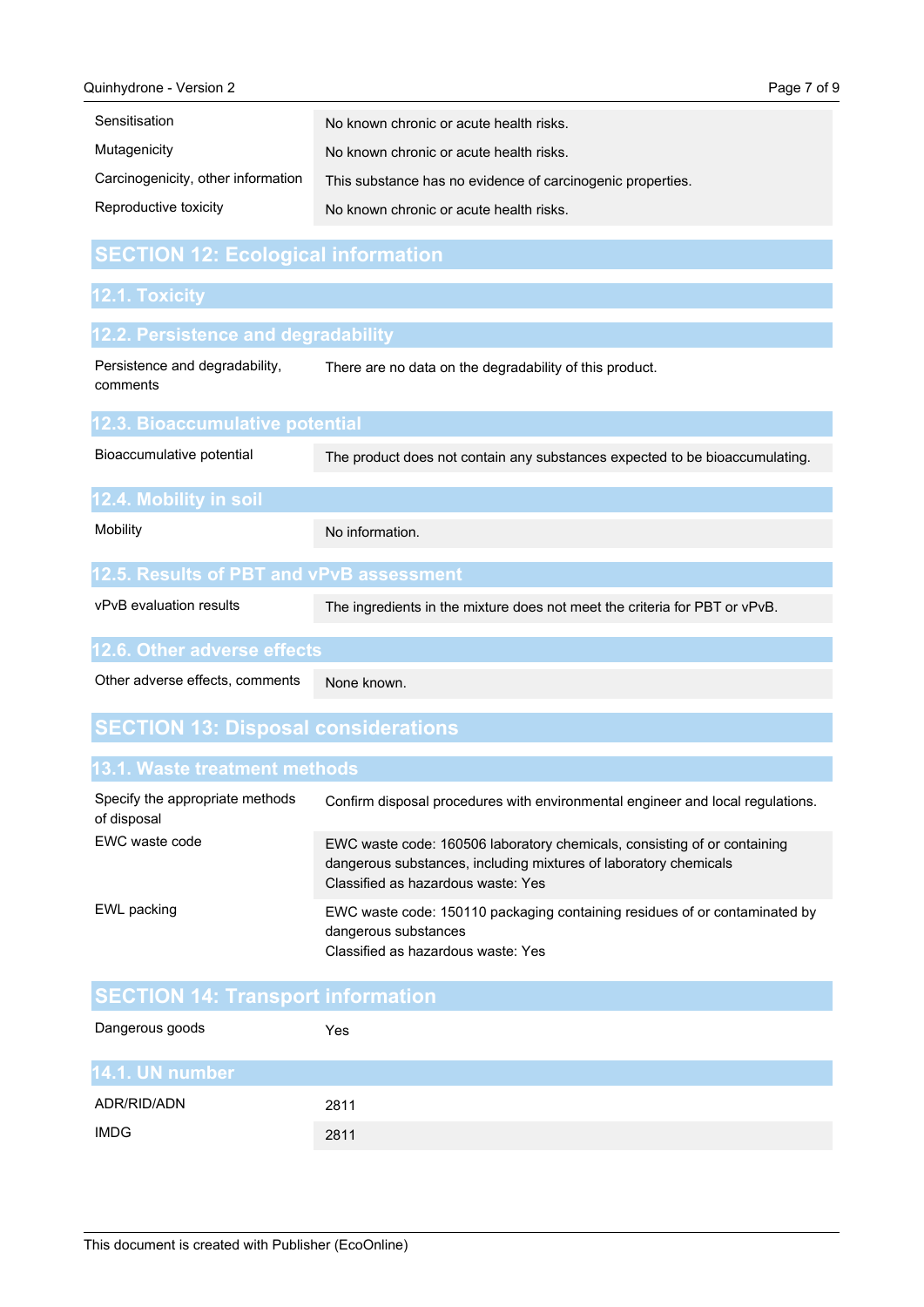| <b>ICAO/IATA</b>                                             | 2811                                                          |
|--------------------------------------------------------------|---------------------------------------------------------------|
| 14.2. UN proper shipping name                                |                                                               |
| Proper shipping name English<br>ADR/RID/ADN                  | TOXIC SOLID, ORGANIC, N.O.S.                                  |
| ADR/RID/ADN                                                  | TOXIC SOLID, ORGANIC, N.O.S.                                  |
| <b>IMDG</b>                                                  | TOXIC SOLID, ORGANIC, N.O.S.                                  |
| <b>ICAO/IATA</b>                                             | TOXIC SOLID, ORGANIC, N.O.S.                                  |
| 14.3. Transport hazard class(es)                             |                                                               |
| ADR/RID/ADN                                                  | 6.1                                                           |
| Classificaton code ADR/RID/ADN                               | T <sub>2</sub>                                                |
| <b>IMDG</b>                                                  | 6.1                                                           |
| <b>ICAO/IATA</b>                                             | 6.1                                                           |
| 14.4. Packing group                                          |                                                               |
| ADR/RID/ADN                                                  | $\mathbf{III}$                                                |
| <b>IMDG</b>                                                  | Ш                                                             |
| <b>ICAO/IATA</b>                                             | Ш                                                             |
|                                                              |                                                               |
| <b>14.5. Environmental hazards</b>                           |                                                               |
| Comments                                                     | See sections 2 and 12.                                        |
| <b>14.6. Special precautions for user</b>                    |                                                               |
| Special safety precautions for user No recommendation given. |                                                               |
|                                                              | 14.7. Maritime transport in bulk according to IMO instruments |
| Product name                                                 | TOXIC SOLID, ORGANIC, N.O.S.                                  |
| <b>Additional information</b>                                |                                                               |
| Hazard label ADR/RID/ADN                                     | 6.1                                                           |
| Hazard label IMDG                                            | 6.1                                                           |
| Hazard label ICAO/IATA                                       | 6.1                                                           |
| <b>ADR/RID Other information</b>                             |                                                               |
| Tunnel restriction code                                      | Ε                                                             |
| Transport category                                           | $\boldsymbol{2}$                                              |
| Hazard No.                                                   | 60                                                            |

RID